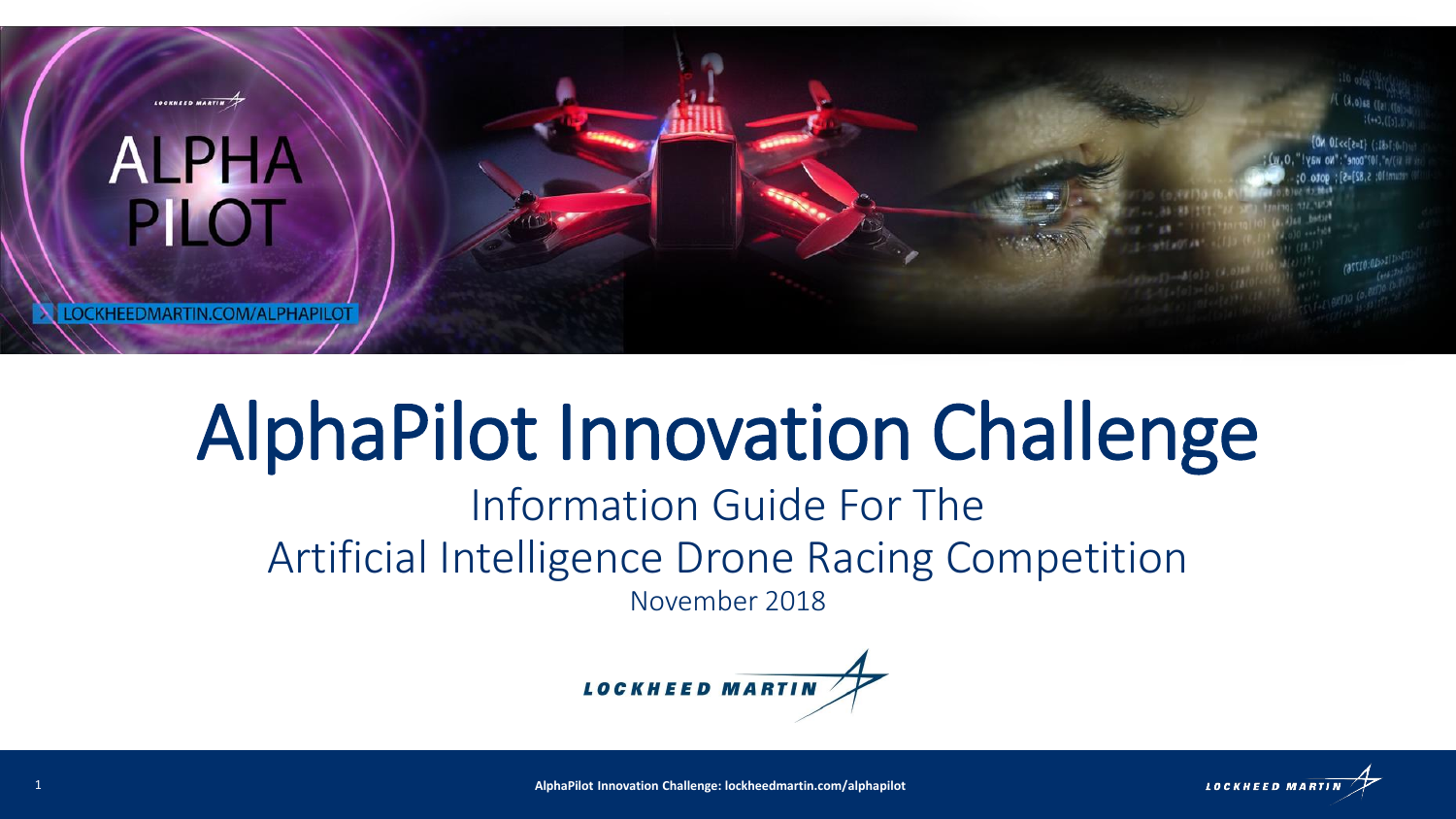# What is AlphaPilot?

### The Overview

- AlphaPilot is a Lockheed Martin open-innovation challenge
- It is focused on artificial intelligence (AI) and autonomy
- $\blacksquare$  The format is drone racing

## The Details

- Teams will design AI to pilot drones through professional drone racing courses
- AlphaPilot will provide specially-designed drones containing the latest GPU devices
- No offloading of data is permitted teams must perform 100% edge computation

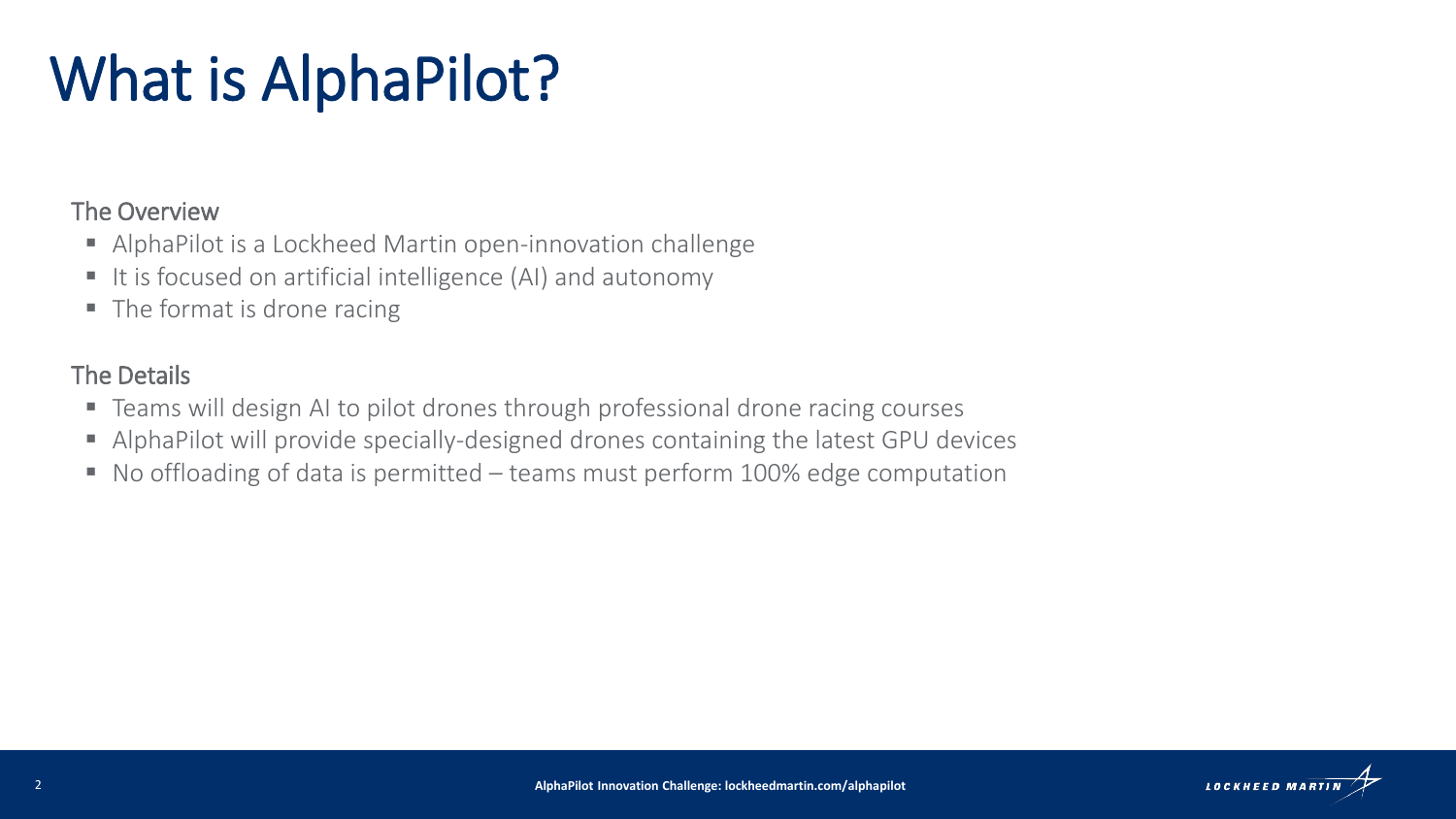# What Makes AlphaPilot Unique?

### Exciting Sport

- Drone racing is the world's fastest growing sport, with over 60 million viewers
- It's a big draw for Millennials, K-12 students, and their families

### Incredible Partners

- Drone Racing League is launching the AI Robotic Racing league (AIRR) as part of AlphaPilot
- NVIDIA is providing the latest in GPU technology

### Original Content

- AlphaPilot will be featured in Drone Racing League content for broadcast television
- An AlphaPilot documentary will be distributed via media on demand

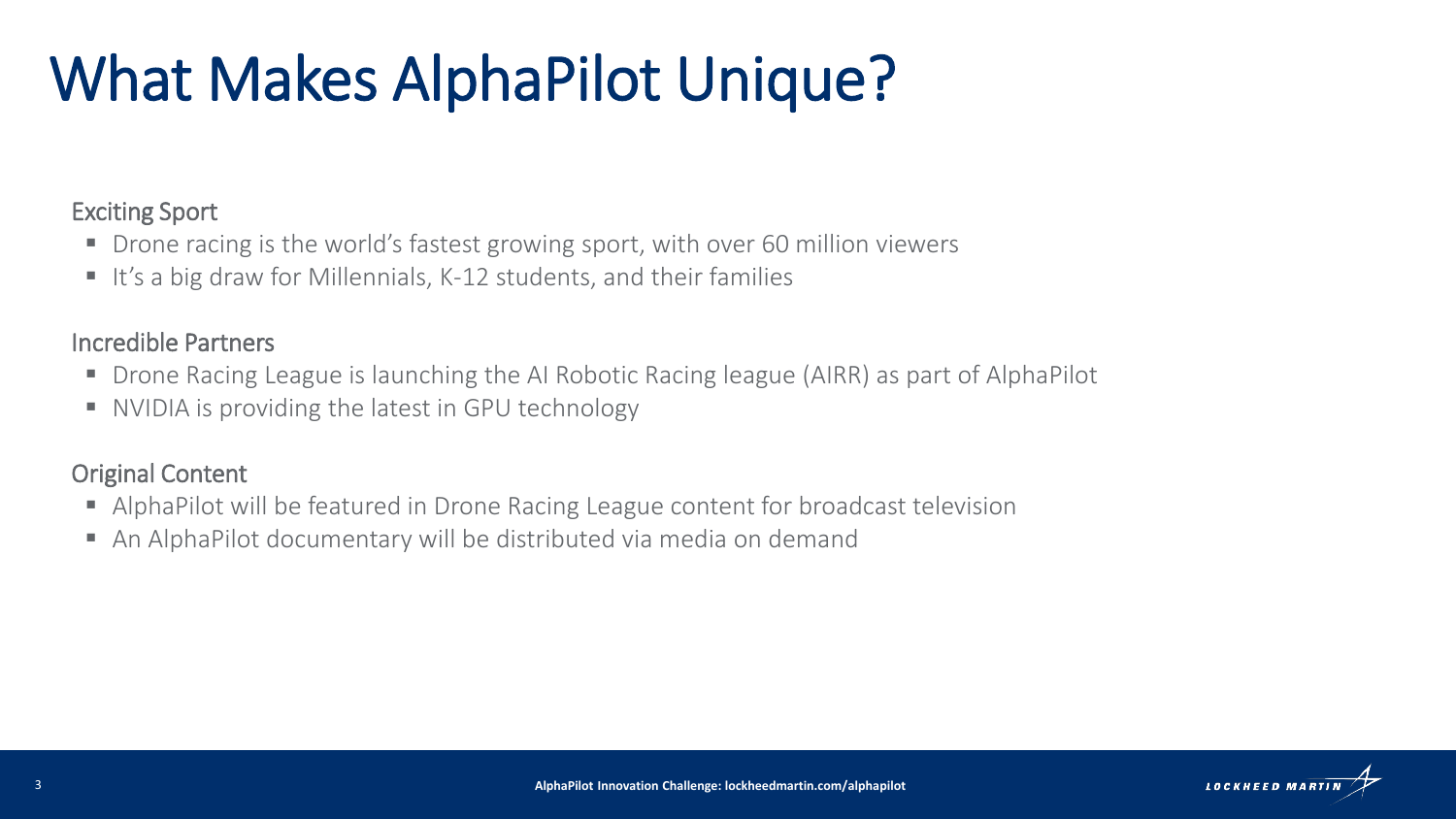# How to Get Involved

### Compete as a Team

- Teams of 1-10 permitted
- Teams can be independent or affiliated with a legal entity
- Register via the AlphaPilot website (starting November)

### Sponsor a Team

- Legal entities may choose to sponsor one or more teams competing in AlphaPilot
- Sponsorship can be in-kind, monetary (labor and travel), or both

### Sponsor AlphaPilot

- The AlphaPilot team has reserved slots for tier-two sponsors
- Includes branding and signage, activations, event tickets, VIP activities

### Host an AlphaPilot Race

■ If you have a unique venue with over 80,000ft<sup>2</sup> and are interested in hosting an AlphaPilot race, please contact the AlphaPilot team or the Drone Racing League

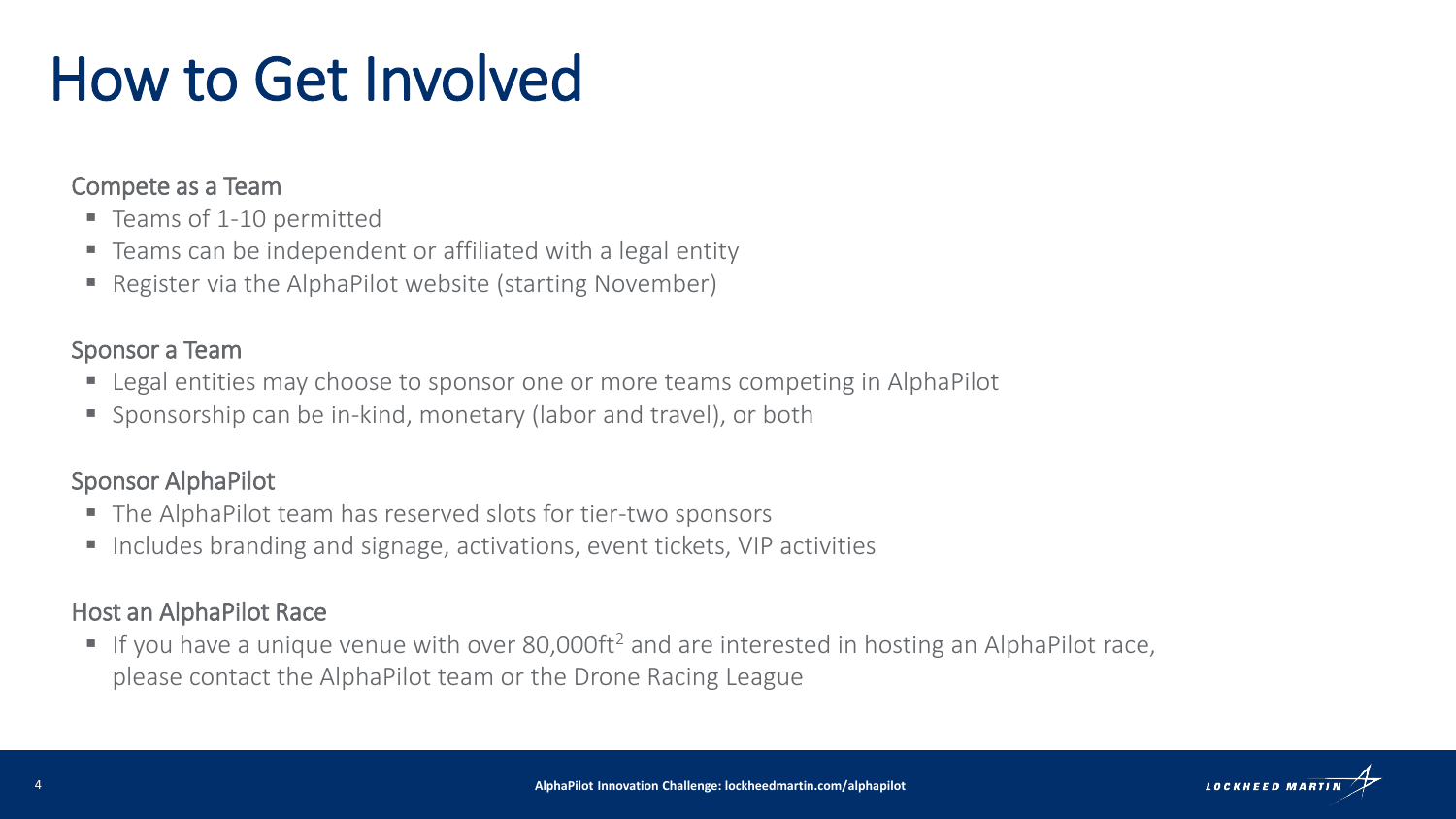# How it Works

#### Open Registration (November 2018 – February 2019)

- Register online, build your teams and connect with sponsors
- Receive updates on AlphaPilot challenges, rules, timelines, technology, and more

#### Virtual Qualifying Round (March 2019)

- Watch an informational webinar on the AlphaPilot qualification challenge
- Develop code for the qualifier and submit it to a specified location on or before the given deadline
- The qualification challenge will close and AlphaPilot will announce the top scoring teams

#### Workshop (June 2019 – July 2019)

- The top teams will be issued a simulation kit to develop and train their code for AIRR racing
- The top teams will be paired with a Lockheed Martin mentor to assist in their code development
- A workshop will be held to introduce teams to AIRR and engage with leading AI experts

#### Race in the 2019 AIRR Season (August 2019 – December 2019)

- The top teams will participate in a series of DRL AIRR race events
- A grand prize will be awarded to the team with the best cumulative score (DRL scoring system)
- An additional \$250,000 prize will be awarded to the winner if they can outfly a professional DRL pilot

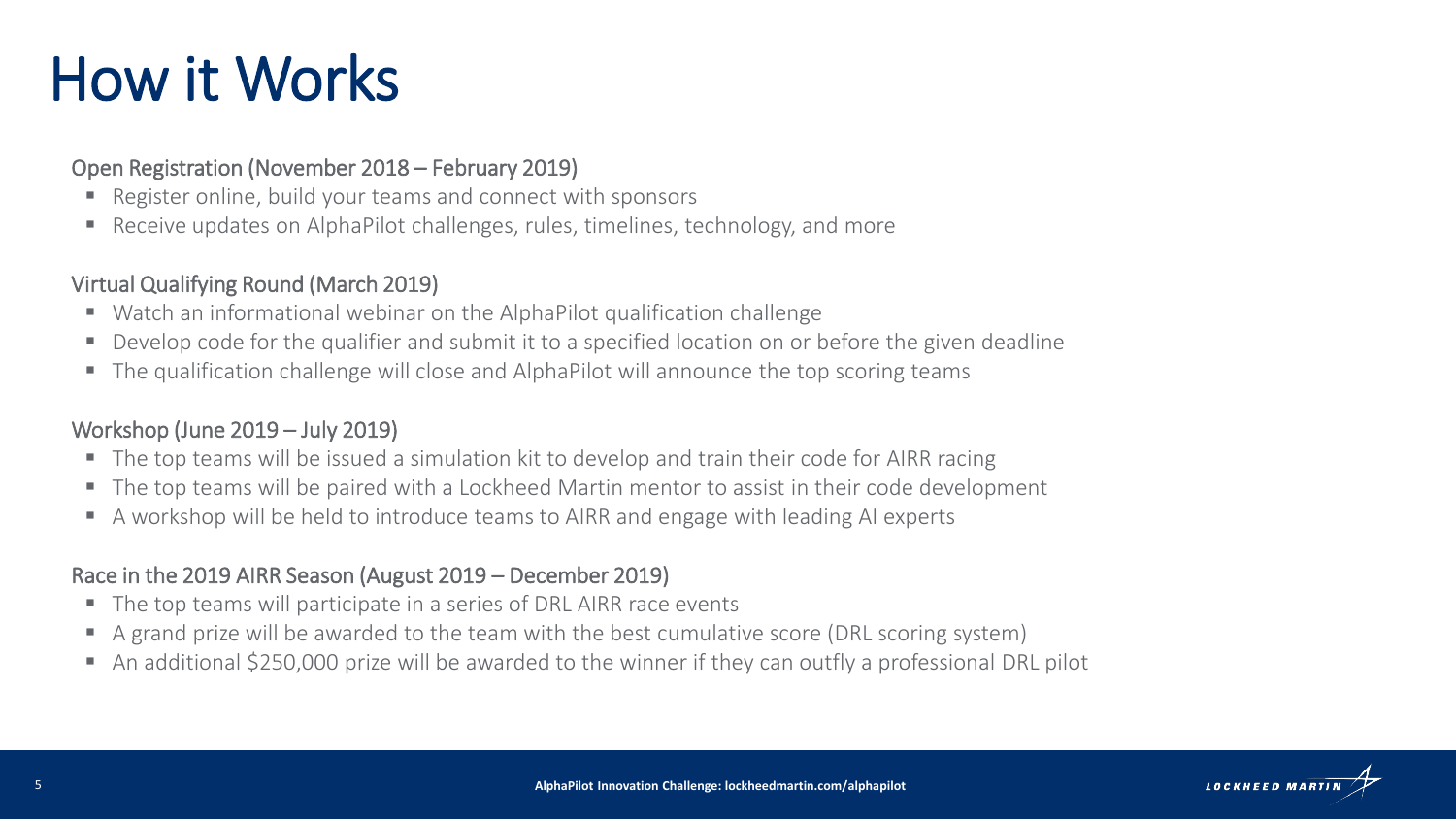# AlphaPilot FAQs (1 of 2)

#### What Are the Rules for Intellectual Property?

- Teams will retain ownership and control of their intellectual property
- Teams must document the use of any third-party intellectual property
- Lockheed Martin will have the right of first refusal to negotiate a license

#### What is the Difference Between AlphaPilot and AIRR?

- AlphaPilot is Lockheed Martin's innovation challenge from 2018 2020
- AIRR is the Drone Racing League's new autonomous racing class
- The first two seasons of AIRR are dedicated to AlphaPilot with Lockheed Martin as the title sponsor

#### How Many Races and Where Will They Be Located?

- AlphaPilot will run 2 seasons 2019 and 2020
- 4 races in 2019 (3 domestic and 1 international) and between 1-4 races in 2020 (pending 2019 outcome)

#### Can You Confirm Any Technical Details?

- $\blacksquare$  The challenge will require 100% edge computing  $-$  no offboarding of data
- Contestants cannot modify any of drone hardware or payloads
- Preparation for races (finalists only) will be done via a high-fidelity AI/ML simulator and development kit
- The 2019 drone will utilize the NVIDIA Jetson TX2 possibly upgrading to the Jetson Xavier in 2020
- Course design will incorporate a visual fiducial guidance system

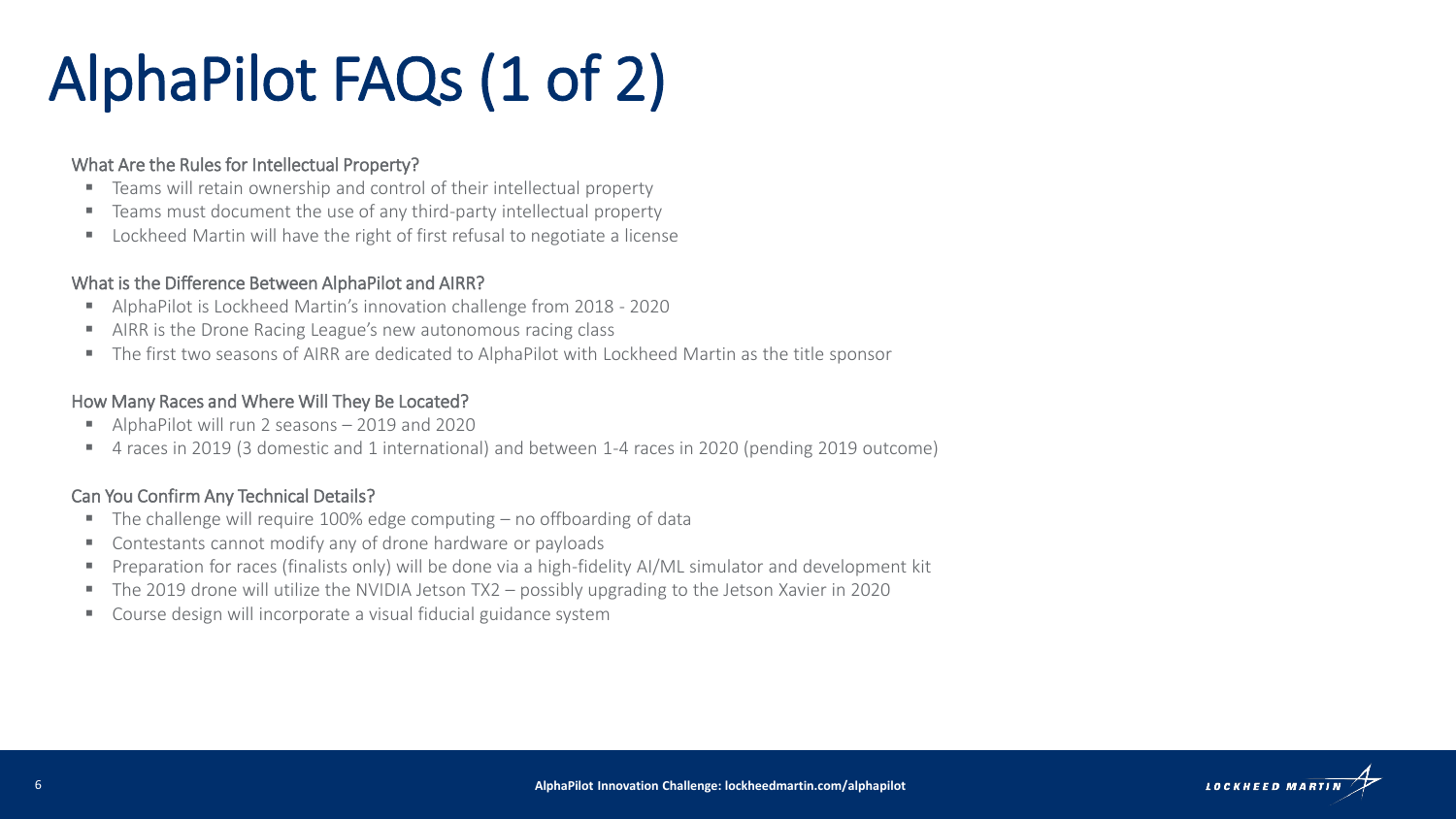# AlphaPilot FAQs (2 of 2)

#### What if We Need to Modify Our Team Members?

■ Teams may add, remove, or substitute official team members so long as the change is reported (via the team's AlphaPilot profile or through direct communication with AlphaPilot administrators if in the finalist phase) and in compliance with AlphaPilot's terms and conditions for participation.

#### Will Other Aerospace Companies Be Able to Compete?

- Yes. All companies are welcome to compete
- AlphaPilot is about advancing the state of autonomous technology and is being done in the spirit of communal progress

#### How will Awards be Divided Amongst Team Members?

- Each team will have a designated Team Captain. The Captain will be the sole recipient of award money
- Lockheed Martin is not responsible for distribution of award money amongst the team
- All teams are encouraged to develop their own legal arrangements in advance of the competition

#### Do All Teams and Team Members Have to Attend Each Race?

- Teams may have between 1-10 members, but only a subset will be permitted to attend each race (based on venue capacities)
- Teams are encouraged to have enough members such that at least 1 person can attend each event
- Teams that cannot attend an event may chose to assign an AlphaPilot administrator to perform their race-day setup

#### How Will Teams Find Sponsors?

- Teams that represent a legal entity or university may pursue a direct sponsorship from those organizations
- Organizations interested in sponsoring a team can register via the AlphaPilot website and promote their availability
- Teams are encouraged to promote their activity online and may crowdsource a sponsorship within user communities

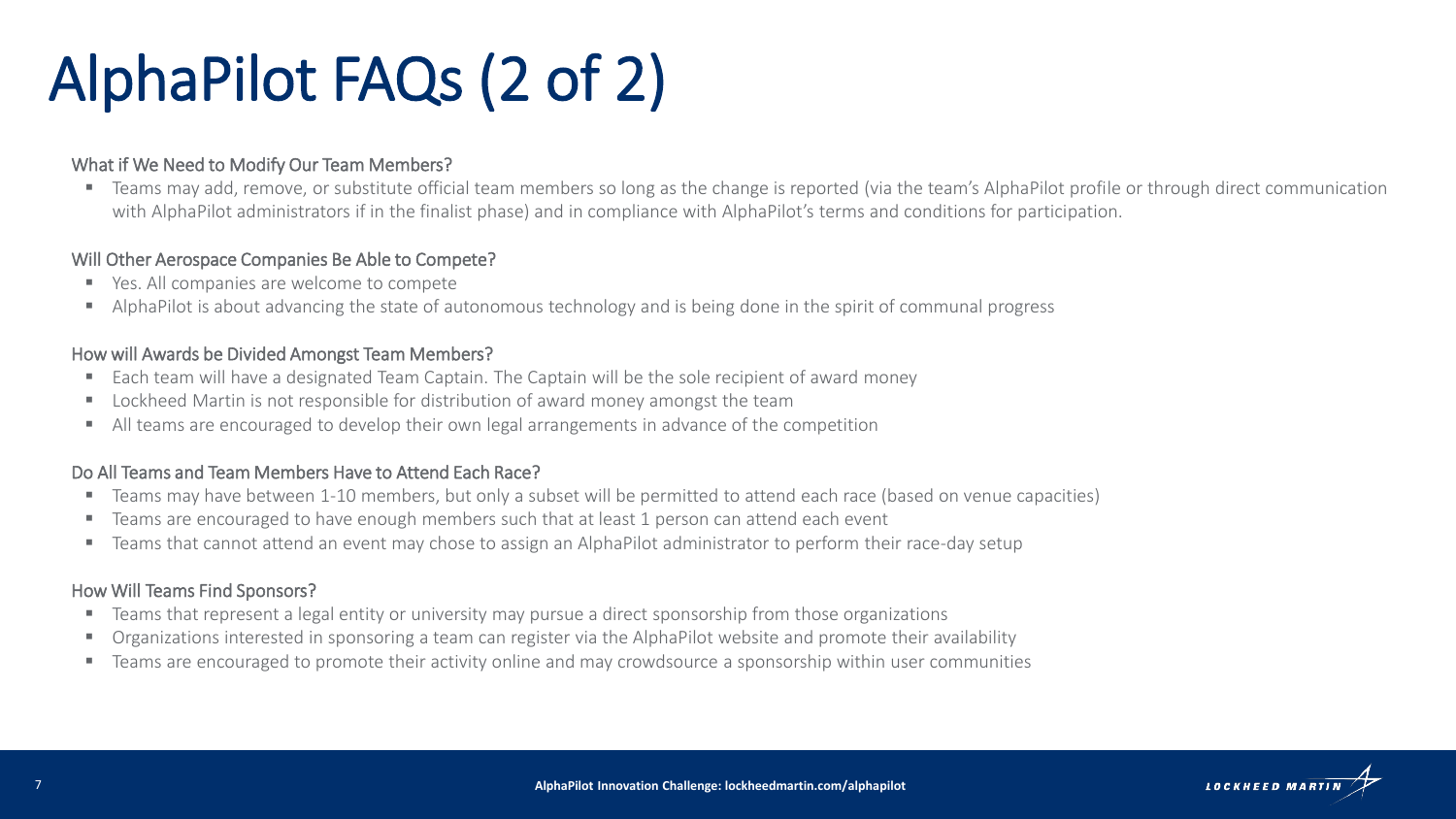More information:

# lockheemartin.com/alphapilot